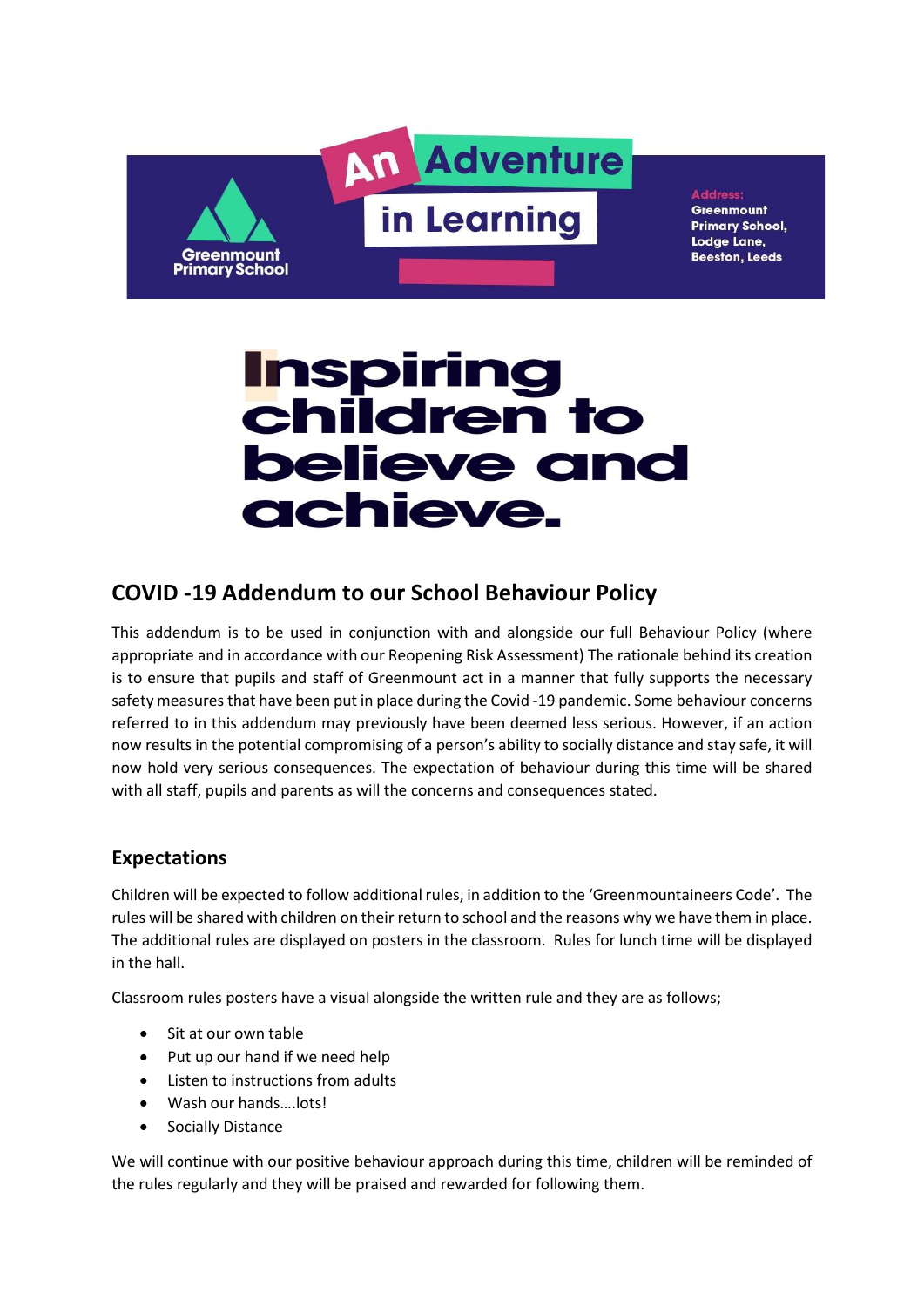#### **Consequences**

If a child's behaviour is not in line with our Greenmountaineers code or our additional rules, then the amended sequence to follow is stated below-

Stage 1- Verbal Warning with a reminder of the behaviour we want to see.

- Stage 2- Verbal Warning- yellow card. A clear message given to the child of what will happen if the behaviour continues.
- Stage 3- Red Card- radio for a member of SLT to support. This may involve another verbal warning , or removal from the class bubble where further consequences may be applied (see below).

If a child reaches Stage 1 or 2 and rectifies their behaviour, then a fresh start is given at the beginning of the next session (after break or lunch). If a child reaches Stage 3 then they may spend some time away from their bubble with a member of SLT in an office space or The Den, where social distancing can continue to be applied. Behaviour will be logged on CPOMs and parents contacted if a child has had to be removed from their bubble.

If a child's behaviour is such that it is deemed deliberate and/or high risk, for example, repeatedly refusing to adhere to safety measures, such as hand washing, social distancing, remaining in their bubble or deliberate behaviours that put themselves or others at risk , such as spitting or deliberately coughing at people then they will immediately be on a Stage 3 consequence and parents/carers will be contacted to collect their child from school and a risk assessment undertaken to determine if and when their child can return. If it decided by the headteacher that the child can not return, then parents will be asked to continue home schooling.

### Mental Health and Well-being

School acknowledges that children will have had a range of different experiences during the lockdown period which may have an impact on how they behave in school. Some children may present with frustration as a result of being isolated from friends or having missed a significant event or experience. Others may have experienced bereavement or loss or another, real or perceived, traumatic episode. For many, the process of re-engagement with learning and the school community, under unusual circumstances, may require some additional input and encouragement.

As a result of these varied experiences children may present with behaviour that is not usual, this may include;

- Anxiety; lack of confidence
- Challenging behaviour; fight or flight response
- Anger; shouting, crying
- Hyperactivity and difficulties maintaining attention

For some children, including those with attachment concerns or SEN, and especially those with autism, the change in routines and lack of familiarity will require additional adjustment. School recognises that behaviour could be a sign that for some individual children there is an unfulfilled need and that the behaviour is communicating that there is a problem. The school will undertake an individual risk